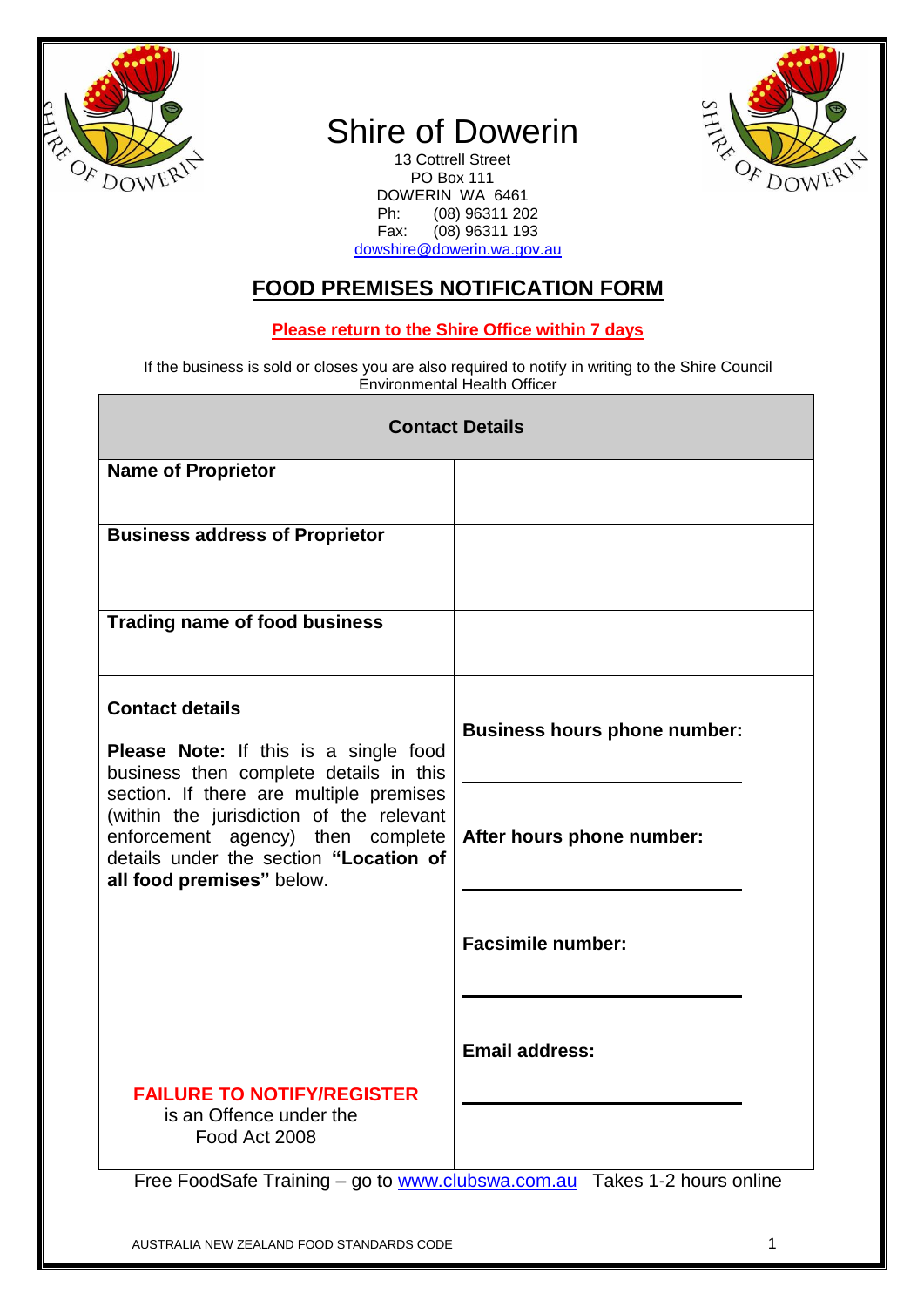| <b>Nature of Business Information</b>                                                                                                                                                                                                                                                                                                                                                                                                                                                                                                                                                                                                                           |                                                                                                                                                                                                                                                   |                                                                    |                                                                                                                                                                                                      |  |  |
|-----------------------------------------------------------------------------------------------------------------------------------------------------------------------------------------------------------------------------------------------------------------------------------------------------------------------------------------------------------------------------------------------------------------------------------------------------------------------------------------------------------------------------------------------------------------------------------------------------------------------------------------------------------------|---------------------------------------------------------------------------------------------------------------------------------------------------------------------------------------------------------------------------------------------------|--------------------------------------------------------------------|------------------------------------------------------------------------------------------------------------------------------------------------------------------------------------------------------|--|--|
| NOTE: The food business is required to notify the enforcement of any changes to the<br>information provided below. The new information must be provided to the enforcement<br>agency before the changes occur. Any changes to the information may affect the<br>classification of a food business.                                                                                                                                                                                                                                                                                                                                                              |                                                                                                                                                                                                                                                   |                                                                    |                                                                                                                                                                                                      |  |  |
| 1 (a) What is your business type?<br>$\checkmark$ Please tick all boxes that apply<br>Manufacturer/Processor<br>□Hotel/Motel/Guesthouse<br>$\Box$<br>Retailer<br>$\square$ Pub/Tavern<br>□<br>П<br><b>Food Service</b><br>□Canteen/Kitchen<br>$\Box$<br>Distributor/Importer<br>□Hospital/Nursing Home<br>$\Box$<br>□Childcare Centre<br>Packer<br>$\Box$<br>□Home Delivery<br>Storage<br>$\Box$<br>Transport<br>□Mobile Food Operator<br>$\Box$<br>□Market Stall<br>Restaurant/Café<br>$\Box$<br>□Charitable or Community<br>Snack Bar/Take-away<br>$\Box$<br>Organisation<br>Caterer<br>$\Box$<br>Meals-on-wheels<br>□Temporary Food Premises<br>$\Box$ Other |                                                                                                                                                                                                                                                   |                                                                    |                                                                                                                                                                                                      |  |  |
| (b) Please provide more detail about your business type.<br>(For example: butcher, baker, seafood processor, soft drink manufacturer, milk<br>vendor, service station.)                                                                                                                                                                                                                                                                                                                                                                                                                                                                                         |                                                                                                                                                                                                                                                   |                                                                    |                                                                                                                                                                                                      |  |  |
| 2. Do you provide, produce or manufacture any of the following foods?                                                                                                                                                                                                                                                                                                                                                                                                                                                                                                                                                                                           |                                                                                                                                                                                                                                                   |                                                                    |                                                                                                                                                                                                      |  |  |
|                                                                                                                                                                                                                                                                                                                                                                                                                                                                                                                                                                                                                                                                 | $\checkmark$ Please tick all boxes that apply                                                                                                                                                                                                     |                                                                    |                                                                                                                                                                                                      |  |  |
| $\Box$<br>□<br>□<br>$\Box$<br>□<br>$\Box$<br>ш<br>п                                                                                                                                                                                                                                                                                                                                                                                                                                                                                                                                                                                                             | Prepared, Ready-to-eat* table<br>meals<br>Frozen meals<br>Raw meat, poultry or seafood<br>Processed meat, poultry or<br>seafood<br>Fermented meat products<br>Meat pies, sausage rolls or<br>hotdogs<br>Sandwiches or rolls<br>Soft drinks/juices | Ш<br>$\Box$<br>□<br>□<br>$\Box$<br>$\Box$<br>$\Box$<br>$\Box$<br>□ | Raw fruit and vegetables<br>Processed fruit and vegetables<br>Confectionery<br>Infant or baby foods<br>Bread, pastries or cakes<br>Egg or egg products<br>Dairy products<br>Prepared salads<br>Other |  |  |